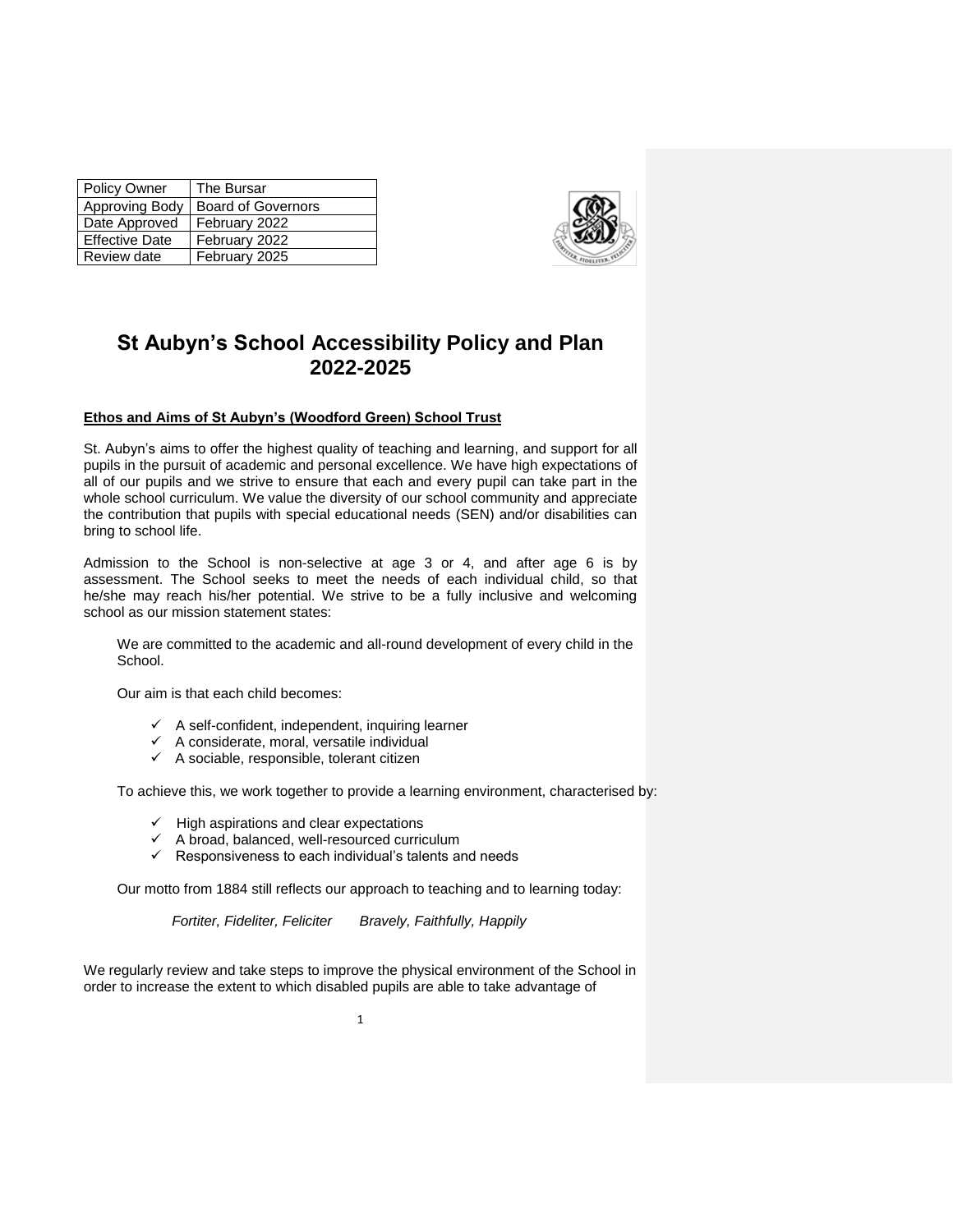

education and associated services offered by the School. All our recent developments have all included level access doorways and a lift where required.

Our staff regularly review their teaching strategies to ensure that any potential barriers to learning, and participation by disabled pupils, are removed. We support our teaching and non-teaching staff with a programme of training designed to raise their awareness of disabilities and to enable them to minimise any potential difficulties for pupils. We promote the importance of using language that does not offend, amongst both our staff and our pupils and ensure that, wherever possible, positive examples of disability are portrayed in teaching materials.

#### **Context**

We have a number of pupils with medical disabilities such as hearing impairment,dyslexia etc. All our pupils are fully integrated into school life and participate in the whole curriculum including extra-curricular activities (such as school trips).

We take a fully inclusive approach to our staff recruitment and aim to appoint the best person based on their skill set and qualifications, regardless of any disability he/she might have. We actively implement the School's equal opportunities policy for staff in the day-to-day management of St Aubyn's School. We have a number of staff with medical disabilities such as diabetes, hearing impairment, etc and provide the necessary support for their roles. We regularly review our staff's needs to ensure these are being met.

At St. Aubyn's we have a disability policy review committee which consists of the Headmaster, the Bursar, the School Nurse and the Head of Additional Learning, and may co-opt additional members whose expertise in any field would be of assistance. The committee's terms of reference are:

- i) to review the School's policies, procedures and facilities as they are likely to affect pupils and prospective pupils who are disabled
- ii) to make recommendations with a view to improving the accessibility of its education in many aspects to pupils or prospective pupils with disabilities by means of reasonable adjustments, by planning for the future and by providing training for teachers
- iii) to prepare the School's accessibility plan
- iv) to review such plans and policies as necessary and at least on an annual basis

**Commented [MF1]:** I don't think this committee has met formally since the policy was last reviewed. The disability policy does not mention the Head of Additional Learning as a member of the committee now added. The Disability Policy says that it will be reviewed annually but is on a 3 year cycle. We need to change it to 3 year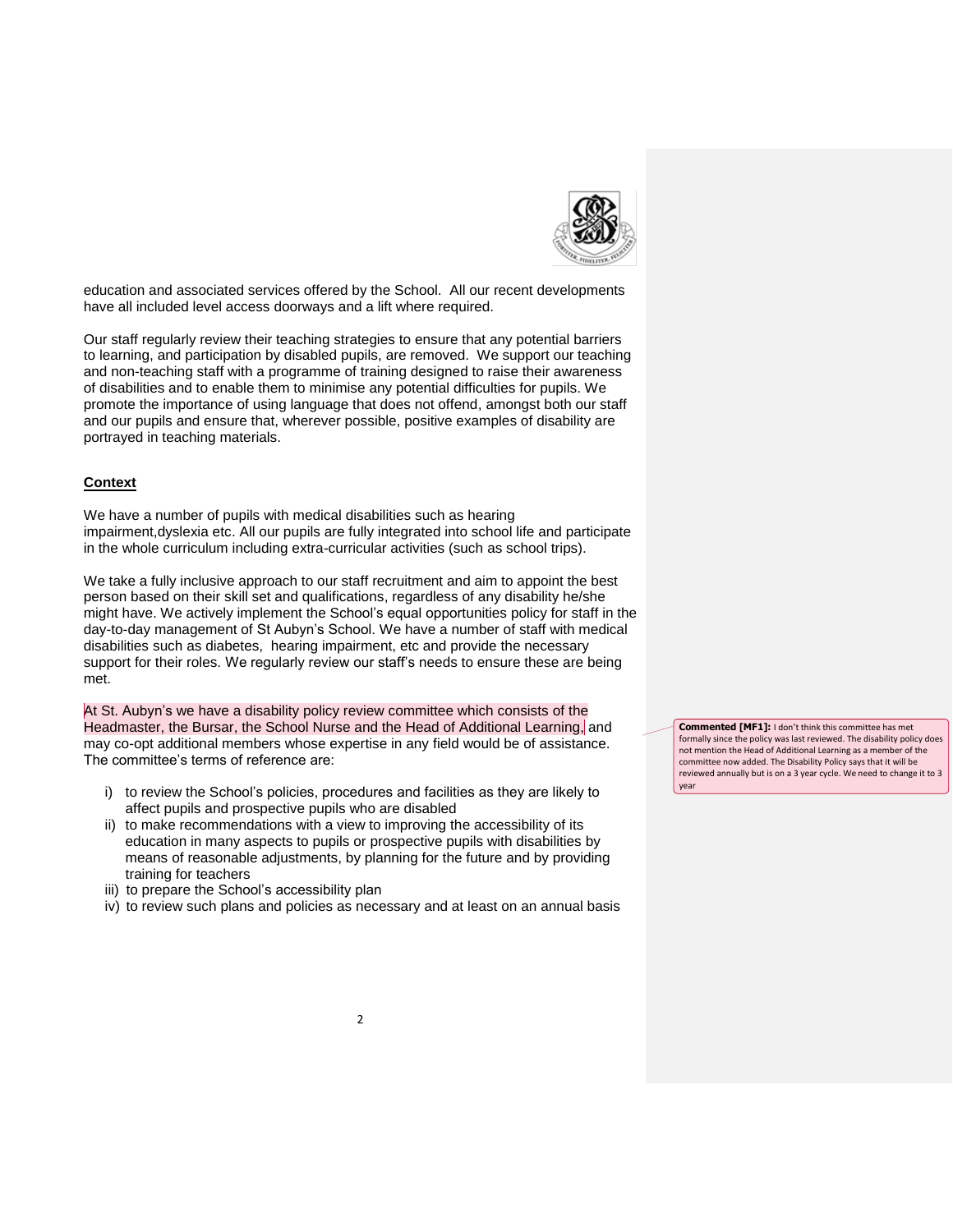

Every three years, we have an additional learning audit of our provision for pupils with special educational needs and/or disabilities. The results of the audit inform our school accessibility plan.

We will regularly monitor the success of the plan and it will also be reviewed by the School's disability policy review committee (as above).

## **Action Plan**

The following have been carefully considered by the School's disability policy review committee and are regularly monitored:

- Admissions
- Attainment
- Attendance
- Exclusions
- Education
- Co-curricular activities
- Governing body representation
- Physical school environment
- Selection and recruitment of staff
- Sporting education and activities
- Staff training
- Welfare

**Commented [MF2]:** The audit has been completed since the last time this policy was reviewed.

Reviewed CB February 2022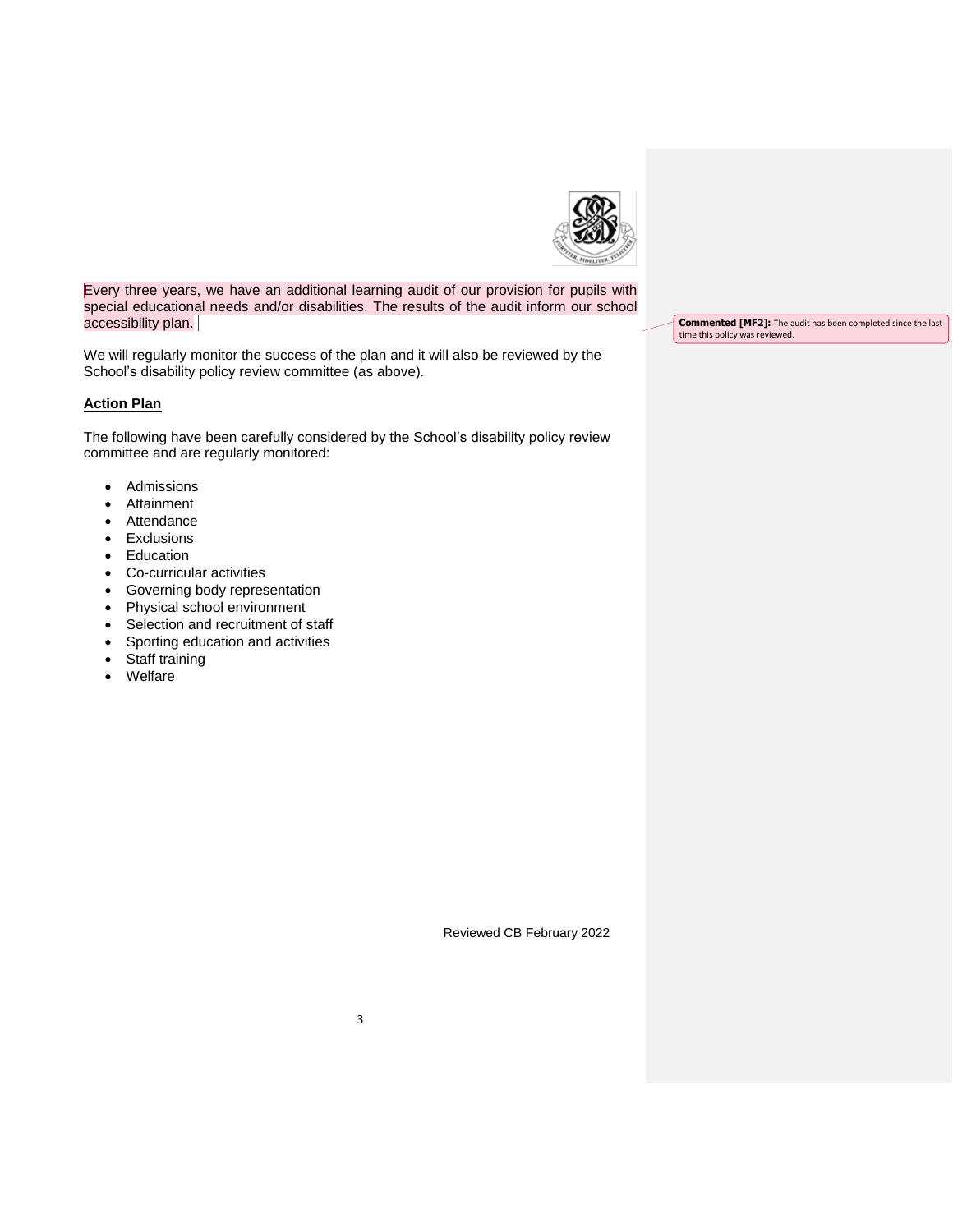# **Appendix A**

The results of St Aubyn's audit and continuous monitoring of the above has informed the action plan below which relates to the following ISI Regulatory Standards on special educational needs and disability:

| <b>ISI Regulatory Standard</b> | <b>Description</b>                                                                                                                                                                                   |
|--------------------------------|------------------------------------------------------------------------------------------------------------------------------------------------------------------------------------------------------|
| Para, 427                      | Increase the extent to which disabled pupils (including those with special education<br>needs) can participate in the School's curriculum.                                                           |
| Para, 427                      | Improve the provision to disabled pupils of information which is already in writing for<br>pupils who are not disabled.                                                                              |
| Para, 427                      | Improve the physical environment of the School in order to increase the extent to which<br>disabled pupils are able to take advantage of education and associated services offered<br>by the School. |

| <b>Target</b>                                                                                                                                                                                                | <b>Standard</b><br>To Be Met | <b>Action Required</b>                                                                                                                              | Lead                                                             | <b>Resources</b><br>Required                                            | Evidence of Impact on<br><b>Stakeholder</b>                                                                                                                                                                                | <b>Target</b><br><b>Completion</b><br>Date - short,<br>medium or<br>long-term |                                                                                                                                                                                       |
|--------------------------------------------------------------------------------------------------------------------------------------------------------------------------------------------------------------|------------------------------|-----------------------------------------------------------------------------------------------------------------------------------------------------|------------------------------------------------------------------|-------------------------------------------------------------------------|----------------------------------------------------------------------------------------------------------------------------------------------------------------------------------------------------------------------------|-------------------------------------------------------------------------------|---------------------------------------------------------------------------------------------------------------------------------------------------------------------------------------|
| <b>Disability Rights</b><br>Commission's Code of<br><b>Practice for Schools</b><br>being implemented as a<br>working policy for the<br>support of pupils with<br>disabilities throughout<br>the School site. | Para, 427                    | Senior staff and<br>others to consider<br>the full implications<br>of the DRC's Code<br>as a working policy<br>throughout the<br>whole school site. | <b>SMT</b>                                                       | To be<br>ascertained<br>as required<br>2022-25.                         | Disability Policy drafted,<br>agreed, and used as a<br>working document.<br>Provision and practice in<br>relation to pupils with a<br>disability implemented<br>along the lines of Code<br>throughout the whole<br>school. | $2022 - 25 -$<br>practices<br>reviewed as<br>required.                        | <b>Commented [MF3]:</b> Didn't we have issues with dates, ongoing,<br>short medium and long term on the last inspection? I recall the lead<br>inspector wanted us to be more precise. |
| <b>Health And Safety Policy</b><br>incorporates the needs<br>of disabled pupils.                                                                                                                             | Para, 427                    | Review and revise<br><b>Health and Safety</b><br>Policy annually.                                                                                   | H & S<br>Committee<br>SMT/<br>Additional<br>staff as<br>required | To be<br>ascertained<br>annually in<br>line with<br>needs of<br>cohort. | Procedures meet<br>requirements of DRC<br>Code.<br>Health and safety of<br>disabled pupils<br>maximized.                                                                                                                   | 2022-2024                                                                     | <b>Commented [MF4]:</b> Finished after additional - should it say staff<br>as required?                                                                                               |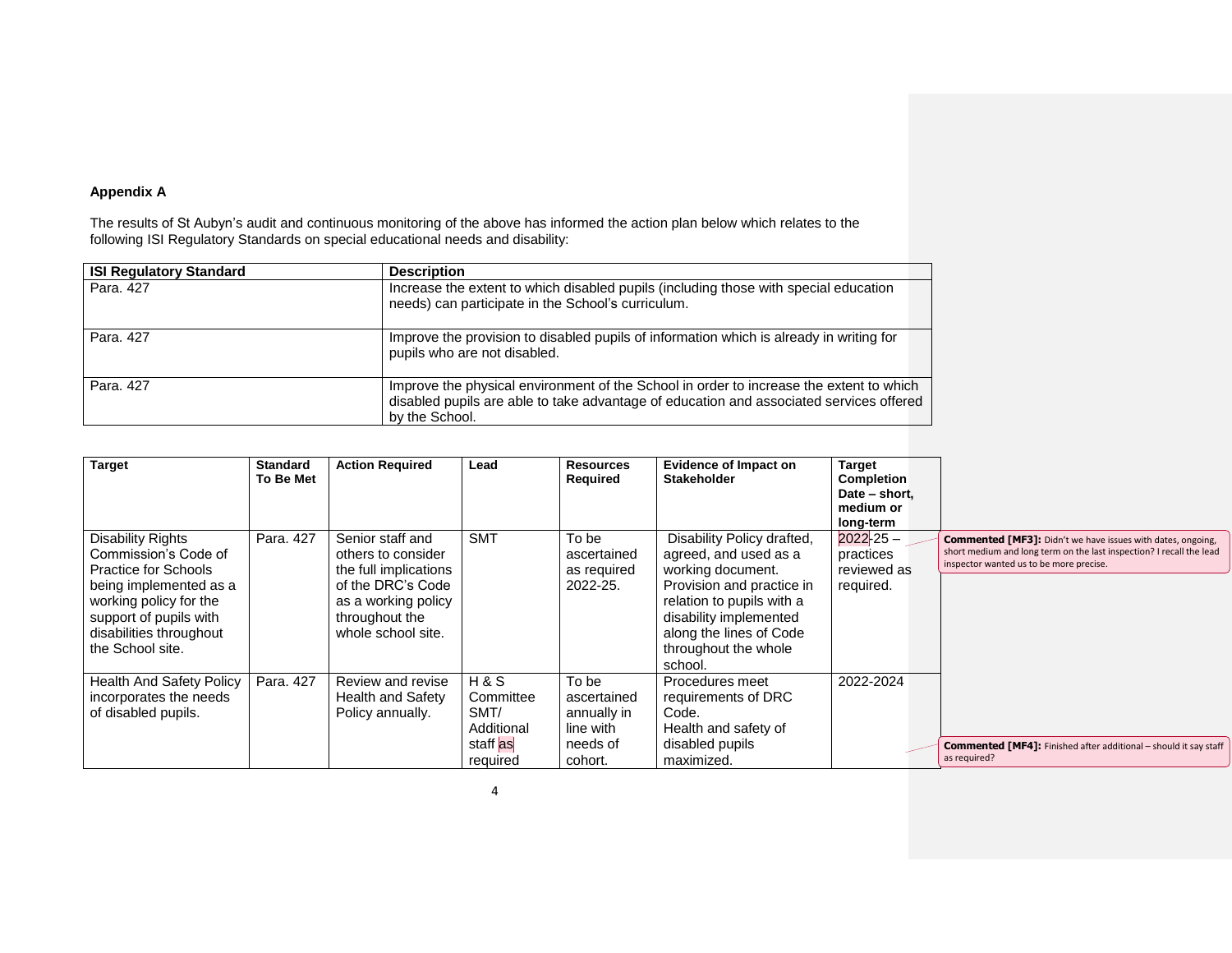| <b>Target</b>                                                                                                                               | <b>Standard</b><br>To Be Met | <b>Action Required</b>                                                                                                                                                                                                                                                 | Lead                                                | <b>Resources</b><br>Required                                                                              | <b>Evidence of Impact on</b><br><b>Stakeholder</b>                                                                    | <b>Target</b><br>Completion<br>Date - short,<br>medium or<br>long-term |                                                                                      |
|---------------------------------------------------------------------------------------------------------------------------------------------|------------------------------|------------------------------------------------------------------------------------------------------------------------------------------------------------------------------------------------------------------------------------------------------------------------|-----------------------------------------------------|-----------------------------------------------------------------------------------------------------------|-----------------------------------------------------------------------------------------------------------------------|------------------------------------------------------------------------|--------------------------------------------------------------------------------------|
| Selection procedure for<br>admission to the School<br>to be implemented along<br>the lines of the DRC's<br>Code of Practice for<br>Schools. | Para. 427                    | Staff to be<br>involved in<br>selections and<br>admissions review<br>and to revise<br>selection<br>procedures as<br>appropriate to meet<br>the needs of the<br>new cohort                                                                                              | Head                                                | To be<br>ascertained<br>as required<br>and<br>depending on<br>any specific<br>needs of the<br>new cohort. | Selection and admission<br>to school of disabled<br>pupils implemented along<br>the lines of the Code of<br>Practice. | 2022-25                                                                | Commented [MF5]: I would say "ongoing" here but is that<br>acceptable to inspectors? |
| Training for teachers<br>on meeting a range of<br>needs.                                                                                    | Para, 427                    | After an audit, and<br>as pupil<br>requirements<br>change, the<br>School decides<br>which teachers<br>would benefit from<br>additional training,<br>e.g. for staff to be<br>aware of the needs<br>and strategies for<br>working with pupils<br>on the EAL<br>Register. | Head, SMT<br>and Head of<br>Additional<br>Learning. | To be<br>ascertained<br>as required.                                                                      | Equal access to the<br>Curriculum.                                                                                    | 2022-25                                                                |                                                                                      |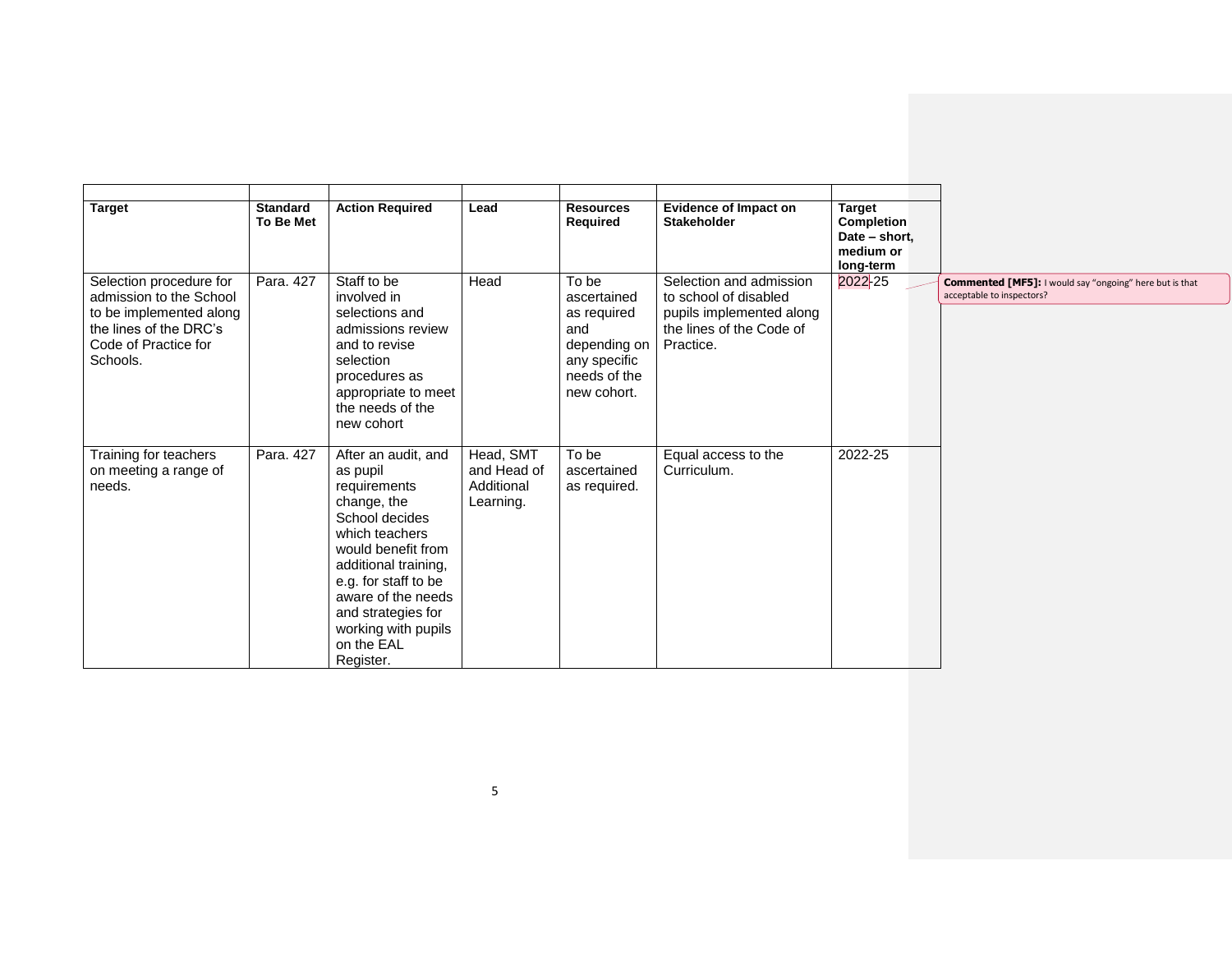| <b>Target</b>                                                                                               | <b>Standard</b><br><b>To Be Met</b> | <b>Action Required</b>                                                                                                                                                                                                                                                                                                       | Lead                                                           | <b>Resources</b><br><b>Required</b>  | <b>Evidence of Impact on</b><br><b>Stakeholder</b>                                                                                                                                                                       | <b>Target</b><br><b>Completion</b><br>Date - short,<br>medium or<br>long-term |                                                                                        |
|-------------------------------------------------------------------------------------------------------------|-------------------------------------|------------------------------------------------------------------------------------------------------------------------------------------------------------------------------------------------------------------------------------------------------------------------------------------------------------------------------|----------------------------------------------------------------|--------------------------------------|--------------------------------------------------------------------------------------------------------------------------------------------------------------------------------------------------------------------------|-------------------------------------------------------------------------------|----------------------------------------------------------------------------------------|
| Improve training for<br>relevant staff to meet<br>specific needs of<br>disabled pupils.                     | Para. 427                           | After an audit, the<br>School decides<br>which staff would<br>benefit from<br>Disability<br>Awareness<br>training,<br>e.g. for staff<br>working with pupils<br>with specific needs<br>such as diabetes<br>and allergies that<br>might require<br>administration of<br>medication via an<br>AAI (Adrenalin<br>Auto Injector). | Head, School<br>Nurse and<br>Head of<br>Additional<br>Learning | To be<br>ascertained<br>as required. | School staff are able to<br>understand and meet the<br>needs of pupils with<br>disabilities.<br>Improved support for<br>pupils with disabilities<br>throughout the School.                                               | Annually at<br>September<br>INSET.                                            | <b>Commented [MF6]:</b> Could it be any INSET or will it always be<br>covered in Sept? |
| Auxiliary aids to<br>support disabled pupils<br>available as appropriate<br>and on a case by case<br>basis. | Para. 427                           | Sources for<br>auxiliary aids<br>identified following<br>appropriate advice.<br>Appropriate<br>charging for<br>parents agreed on<br>a case by case<br>basis.                                                                                                                                                                 | Head of<br>Additional<br>Learning                              | To be<br>ascertained<br>as required. | Appropriate auxiliary aids<br>available for pupils on<br>admission to school,<br>reviewed and updated as<br>appropriate.<br>Full access to the<br>curriculum for disabled<br>pupils e.g. hearing aids,<br>writing board. | As the need<br>arises<br>(including mid-<br>year)                             |                                                                                        |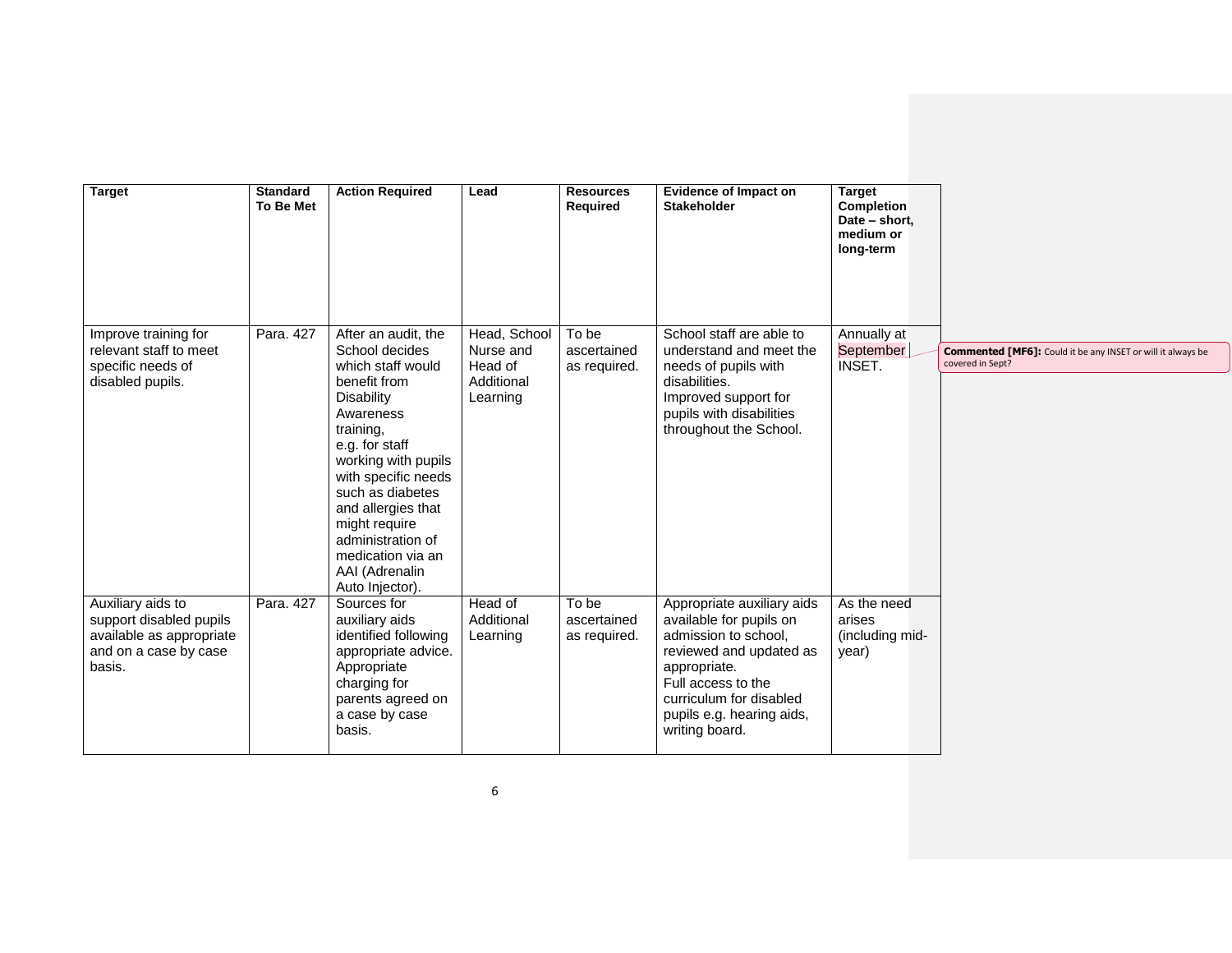| <b>Target</b>                                                                                                           | <b>Standard</b><br>To Be Met | <b>Action Required</b>                                                                                                                                                      | Lead                                                                                                                      | <b>Resources</b><br><b>Required</b>                                                          | <b>Evidence of Impact on</b><br><b>Stakeholder</b>                                   | <b>Target</b><br><b>Completion</b><br>Date - short,<br>medium or<br>long-term |
|-------------------------------------------------------------------------------------------------------------------------|------------------------------|-----------------------------------------------------------------------------------------------------------------------------------------------------------------------------|---------------------------------------------------------------------------------------------------------------------------|----------------------------------------------------------------------------------------------|--------------------------------------------------------------------------------------|-------------------------------------------------------------------------------|
| All school policies and<br>procedures take into<br>consideration the<br>particular needs of<br>pupils with disabilities | Para, 427                    | School staff to<br>consider the<br>implications for<br>disabled pupils in<br>current school<br>procedures, risk<br>assessments and<br>policies, revising as<br>appropriate. | Head,<br>Bursar,<br>Deputy Head<br>(Admin)<br>Governors,<br><b>School Nurse</b><br>and Head of<br>Additional<br>Learning. | To be<br>ascertained<br>as required                                                          | Wherever possible, needs<br>of disabled pupils met in<br>all aspects of school life. | At Policy and<br>Procedure<br>review dates.                                   |
| Consider accessibility of<br>all pupils to after-school<br>activities                                                   | Para, 427                    | Make staff aware<br>of relevant<br>disabilities.                                                                                                                            | Deputy Head<br>(Admin)                                                                                                    | To be<br>ascertained as<br>required.                                                         | Improved access to after-<br>school activities.                                      | Termly.                                                                       |
| Availability of written<br>material in alternative<br>formats                                                           | Para, 427                    | School staff made<br>aware of services<br>available for<br>converting written<br>information into<br>alternative formats.                                                   | Head of<br>Additional<br>Learning                                                                                         | To be<br>ascertained<br>as required,<br>depending on<br>specific<br>needs of<br>individuals. | The School can provide<br>written information in<br>alternative formats.             | As required.                                                                  |